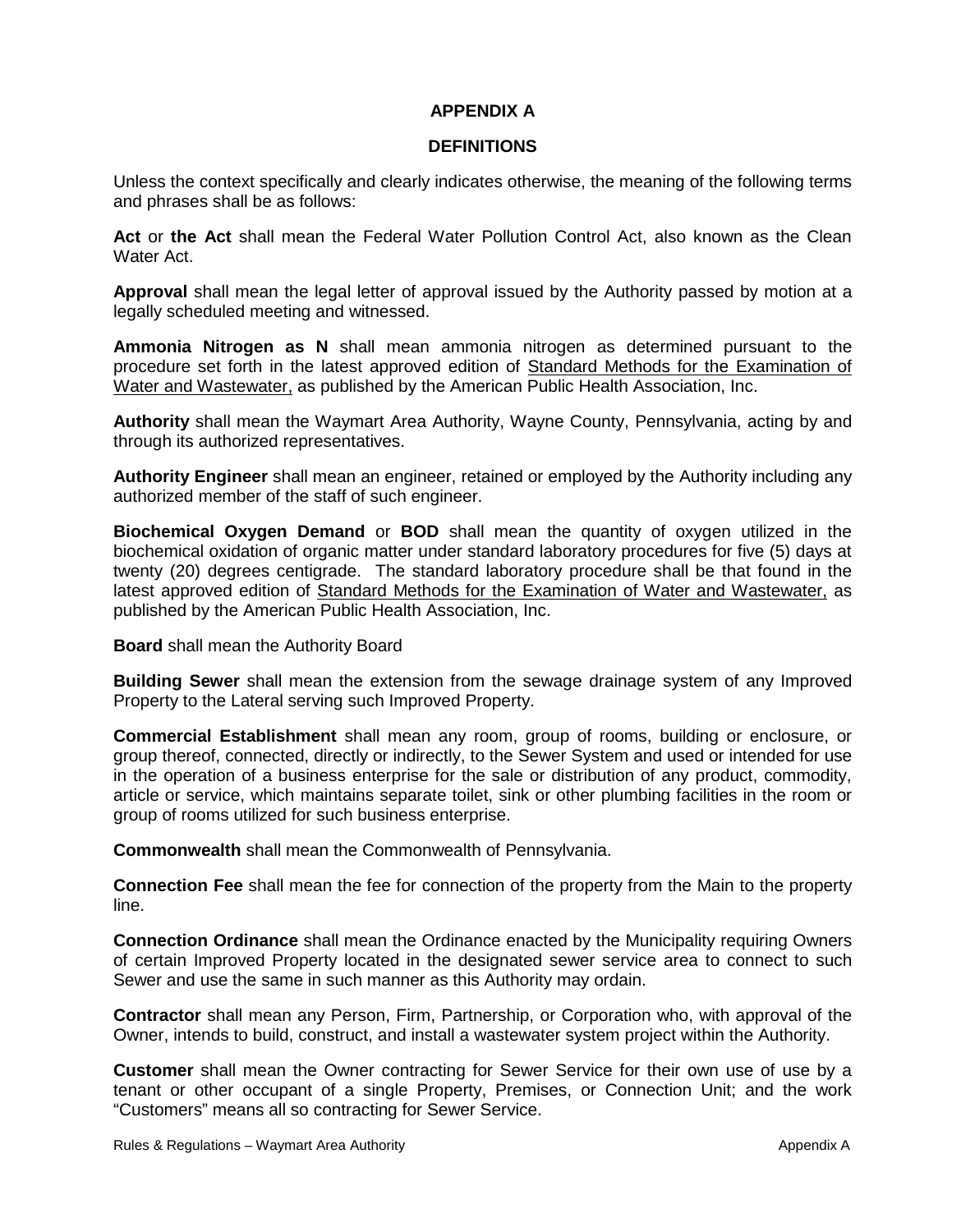**Customer Facilities Fee** shall mean the fee for connection from the property line to the dwelling or building.

**Department of Environmental Protection** or **DEP** or **PADEP** shall mean the Pennsylvania Department of Environmental Protection.

**Domestic Consumer Unit** shall mean any room, group of rooms, building or other enclosure connected directly or indirectly to the Sewer System and occupied or intended for occupancy as separate living quarters by a family or other group or persons living together or by a person living alone; and each Domestic Consumer Unit in a double house, in a row of connected houses or in an apartment building shall be billed and shall be considered at a minimum a separate EDU.

**Dwelling Unit** shall mean any room, group of rooms, house trailer, apartment, condominium, cooperative or other enclosure connected directly or indirectly to the Sewer System and occupied or intended for occupancy as living quarters by an individual, a single family or other discrete group or persons, excluding institutional dormitories.

**Domestic Sanitary Sewage** shall mean normal water-carried household and toilet wastes discharged from a Residential Establishment. 250 mg/liter BOD5; 250 mg/liter TSS; 40 mg/liter Total Nitrogen; 8 mg/L Total Phosphorus.

**Educational Establishment** shall mean any room, group of rooms, building, or other structure, connected, directly or indirectly, to the Sewer System and used or intended for use, in whole or in part, for educational purposes, including both public and private schools or colleges.73

**Environmental Protection Agency** or **EPA** shall mean the Environmental Protection Agency of the United States of America.

**Equivalent Dwelling Unit (EDU)** shall mean the unit of measure on which User Charges and the Tapping Fee shall be assessed against each Residential Establishment, Commercial Establishment, Industrial Establishment, Institutional Establishment, Educational Establishment, or any combination thereof or any other Property, Premises, or Connection Unit, connected to the Sewer System, as determined in accordance with these Rules and Regulations or in any existing or subsequent resolution of the Authority, and which shall be deemed to constitute an equivalent unit of service provided to the typical single-family dwelling unit.

**Improved Property** shall mean any property located in the Authority upon which there is erected a structure intended for continuous or periodic habitation, occupancy or use by human beings or animals and from which structure Sanitary Sewage and/or Industrial Wastes shall be or may be discharged. Each side of a double house or row home having a solid vertical partition wall shall be considered a separate Improved Property.

**Industrial Establishment** shall mean any Improved Property used or intended for use, wholly or in part, for the manufacturing, processing, cleaning, laundering or assembling of any product, commodity, or article, or any other Improved Property from which wastes, in addition to or other than Domestic Sanitary Sewage, shall or may be discharged.

**Industrial Wastes** shall mean any and all solid, liquid or gaseous substance or waterborne wastes or forms of energy rejected or escaping in the course of any industrial, manufacturing, trade or business process or from the development, recovery or processing of natural resources.

**Institutional Establishment** shall mean any room, group of rooms, building or other enclosure connected, directly or indirectly, to the Sewer System, including institutional dormitories and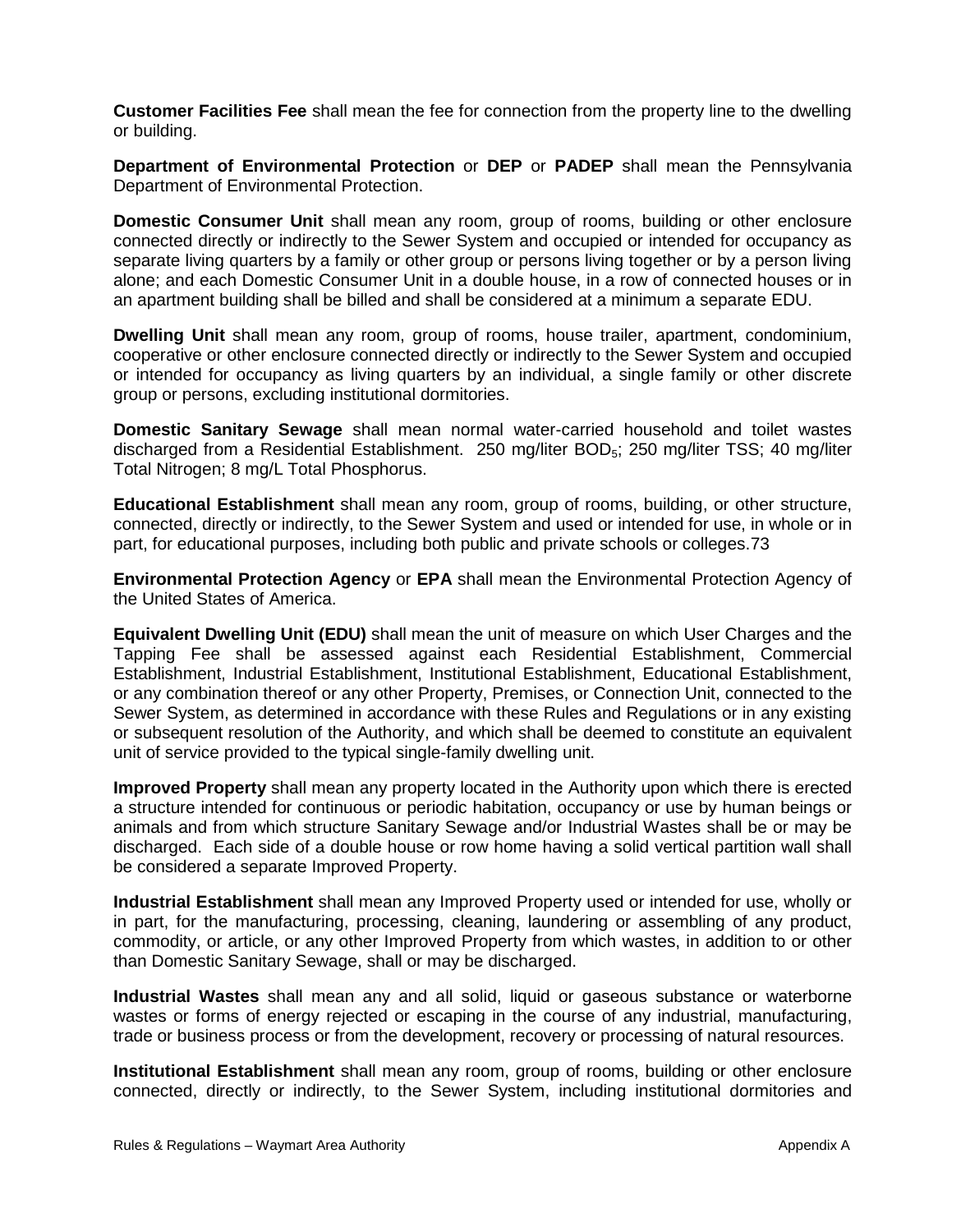Educational Establishments, which do not constitute a Commercial, Residential or Industrial Establishment.

**Lateral** shall mean that part of the Sewer System extending from a Sewer Main to the property line or, if no such Lateral shall be provided, then "Lateral" shall mean that portion of, or place in, a Sewer that is provided for connection of any Building Sewer.

**Main** or **Mains** shall mean the Authority's collection and/or conveyance pipelines which are generally located in streets, highways, public ways or rights of way or private rights-of-way and which are used to collect and convey wastewater to the Treatment Plant.

**Main Extension** shall mean any extension of collection pipelines constructed beyond existing facilities excluding Building Sewers.

**mg/l** is the abbreviation for **milligrams per liter**, a measure of the concentration by weight of a substance per unit volume; in this case the weight in milligrams divided by the volume of the solution in liters, as used to identify concentrations.

**Multiple Use Property** shall mean any Property upon which there exists any combination of Residential Establishment, Commercial Establishment, Industrial Establishment, Educational Establishment, Institutional Establishment or similar establishments.

**Owner** or **Owners** shall be the title holder of the subdivision parcel or any and all person or persons having an interest as Owner in any Property or Premises.

**Person** or **Persons** shall mean any individual, partnership, company, association, society, trust, corporation, or other group or entity or any combination thereof.

**pH** shall mean the logarithm of the reciprocal of the concentration of hydrogen ions, expressed in grams per liter of solution, indicating the degree of acidity or alkalinity of a substance in standard units.

**ppm** shall mean parts per million parts water, by weight.

**Premises** shall mean the property or area, including improvements thereto, to which Sewer Service is or will be provided.

**Project** shall mean the total of the work to be performed under approval granted by the Authority.

**Property** or **Improved Property** shall mean any property within Sewered Area upon which there is a Premises or other erected a structure intended for continuous or periodic habitation, occupancy or use by human beings or animals and from which structure Sanitary Sewage and/or Industrial Wastes shall be or may be discharged. This shall also include a vacant property, which is proposed for development of a structure or structures from which sanitary sewage, and/or industrial wastes shall be discharged.

**Residential Establishment** shall mean any room, group of rooms, house trailer, building or other enclosure connected, directly or indirectly, to the Sewer System and occupied or intended for occupancy as living quarters by an individual, or family, excluding institutional facilities.

**Rules and Regulations** shall mean the rules and regulations as adopted by the Waymart Area Authority for connection and/or use of the Sewer System.

**Sanitary Sewage** shall mean normal water-carried household and toilet wastes from any Improved Property, exclusive of storm water runoff, surface water or ground water.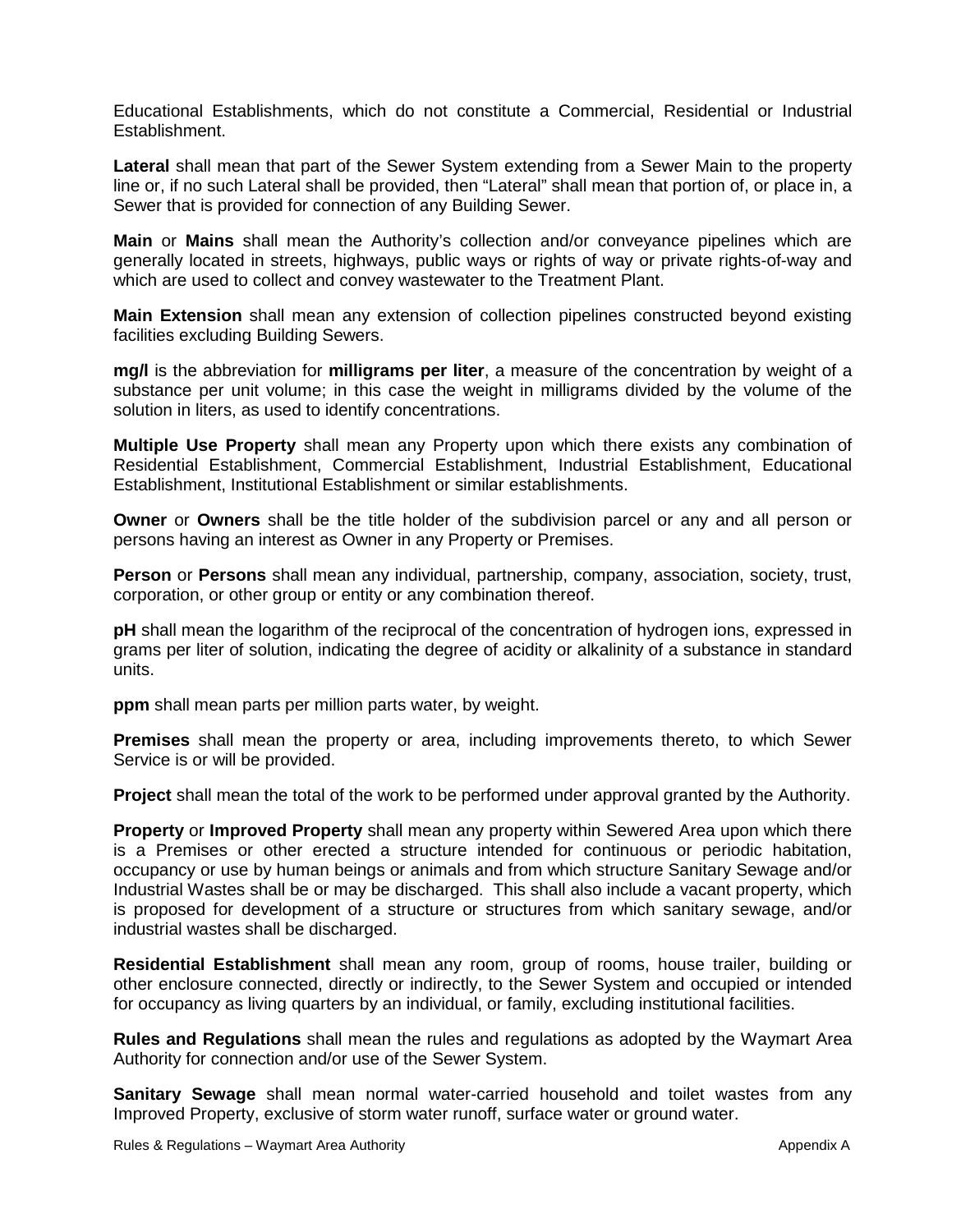**Sewer** shall mean any pipe or conduit constituting a part of the Sewer System used or usable for sewage collection purposes.

**Sewered Area** shall mean the geographic area served by the Sewer System as determined and designated, from time to time, by the Authority.

**Sewer Service** or **Service** shall mean the availability of the Sewer System or actual collection and disposal of Sanitary Sewage to or from a Premise.

**Sewer System** shall mean all facilities existing, at any particular time, acquired, constructed, operated, and/or owned by the Authority and the Property Owner connection and installation requirements of the Authority as duly approved, from time to time, by resolution of the Authority.

**Significant Industrial User** shall mean those whose total estimated or metered discharge volume exceeds 15,000 gallons per day, have in their waste a toxic pollutant or those designated by the Authority as having a potential impact on the Sewer System or the quality of the Treatment Plant's effluent.

**Slug** shall mean a flow rate and/or pollutant discharge rate designated by the Authority as having a potential impact on the Sewer System or the quality of the Treatment Plant's effluent.

**Standard Construction Specifications** shall mean the current standard construction and material specifications for sanitary sewer extensions of the Authority and the Property Owner connection and installation requirements of the Authority as duly approved, from time to time, by resolution of the Authority.

**Street** or **Streets** shall mean and shall include any street, road, lane, court, cul-de-sac, alley, public way or public square, including such streets as are dedicated to public use, and such streets as are owned by private Persons.

**Surcharge** shall mean the extra charge in addition to the User Fees which is levied on those Persons whose wastes are greater in strength than the concentration values established as representative or normal sewage.

**Tapping Fee** shall mean a fee against the owner of any Improved Property in the area served by the Sewer System which actually connects or is required to be connected pursuant to the Connection Ordinance the in effect requiring such connection or which otherwise connects to the Sewer System.

**Total Nitrogen as N** shall mean total nitrogen as determined pursuant to the procedure set forth in the latest approved edition of Standard Methods for the Examination of Water and Wastewater, as published by the American Public Health Association, Inc.

**Total Phosphorus as P** shall mean total phosphorus as determined pursuant to the procedure set forth in the latest approved edition of Standard Methods for the Examination of Water and Wastewater, as published by the American Public Health Association, Inc.

Total Solids shall mean solids determined by evaporating at 100°C a mixed sample of wastewater as determined pursuant to the procedure set forth in the latest approved edition of Standard Methods for the Examination of Water and Wastewater, as published by the American Public Health Association, Inc. Total solids include floating solids, Suspended Solids, Settleable Solids and Dissolved Solids, as defined below: